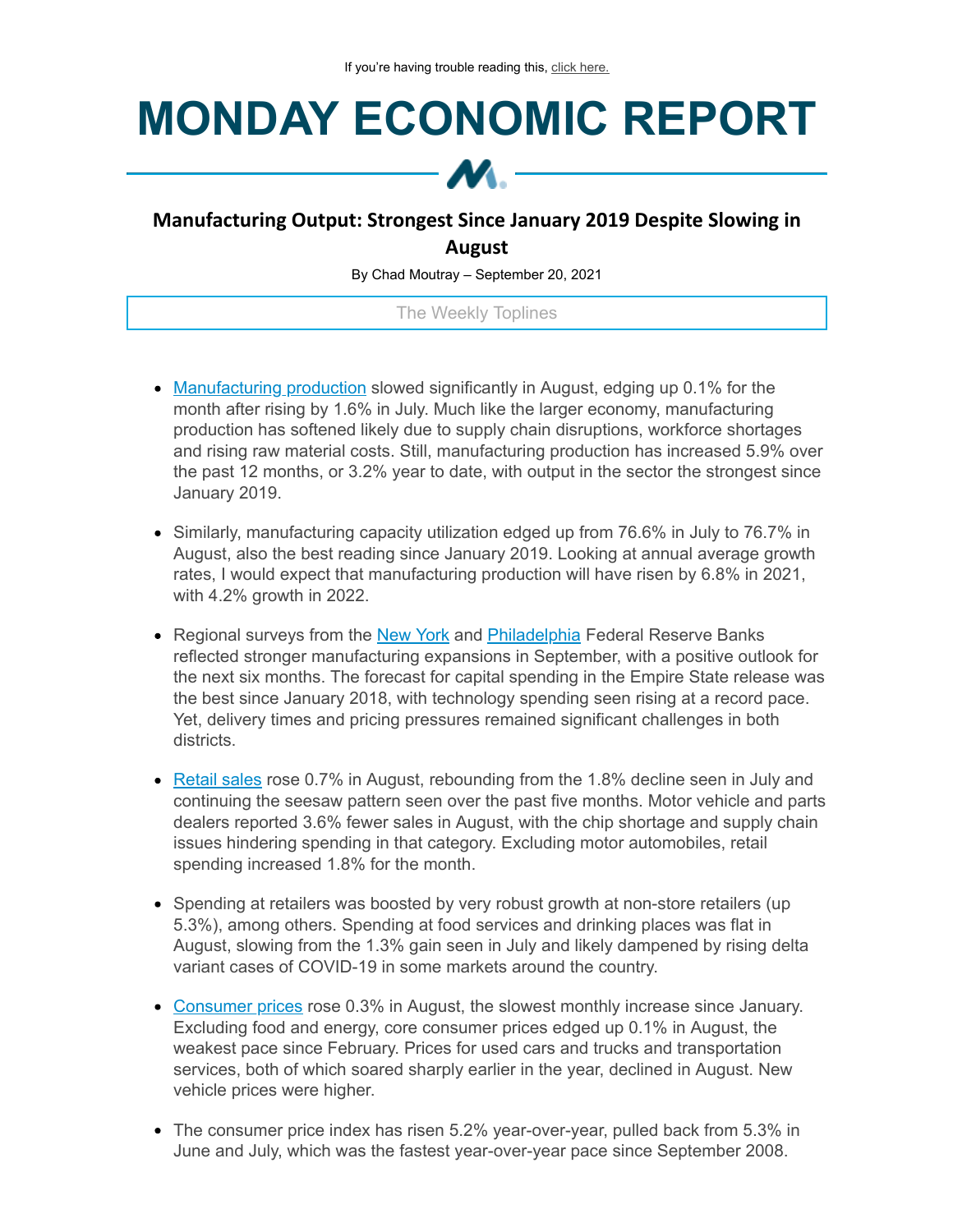Likewise, core inflation increased 4.0% year-over-year in August, decelerating for the second straight month from 4.5% in June, the highest since November 1991.

- Small business owners continue to [experience](https://click.email.nam.org/?qs=0f126c7ac43071efa19dd95cec4f303681e261396441c194d3adda7d2134f3e77834eca1f146cec29942686843c47f931fb34e90e587529f) record-level challenges with prices and employment, according to the National Federation of Independent Business. Half of all respondents in the August survey said that they had job openings that they were unable to fill, with 60% saying that there were few or no qualified applicants, also an all-time high.
- Kentucky [created](https://click.email.nam.org/?qs=0f126c7ac43071ef6aba8ba9ac0556acc1313a92fb42a6c86fe6e44da90684f56d50281d9d90b55c1c310b55e1c5385ce5bef76b73d7c127) the most net new manufacturing jobs in August, adding 5,700 workers. Post-pandemic onset, Utah has generated the most employment in the sector, adding 8,100 workers over the past 18 months. Nebraska had the lowest unemployment rate (2.2%).



**Manufacturing Capacity Utilization (NAICS), August 2021** 

(Percent of Capacity)

## Economic Indicators

**Last Week's Indicators:** *(Summaries Appear Below)*

**Monday, September 13** *None*

**Tuesday, September 14** *Consumer Price Index NFIB Small Business Survey* **This Week's Indicators:**

**Monday, September 20** *NAHB Housing Market Index*

**Tuesday, September 21** *Housing Starts and Permits*

**Wednesday, September 22**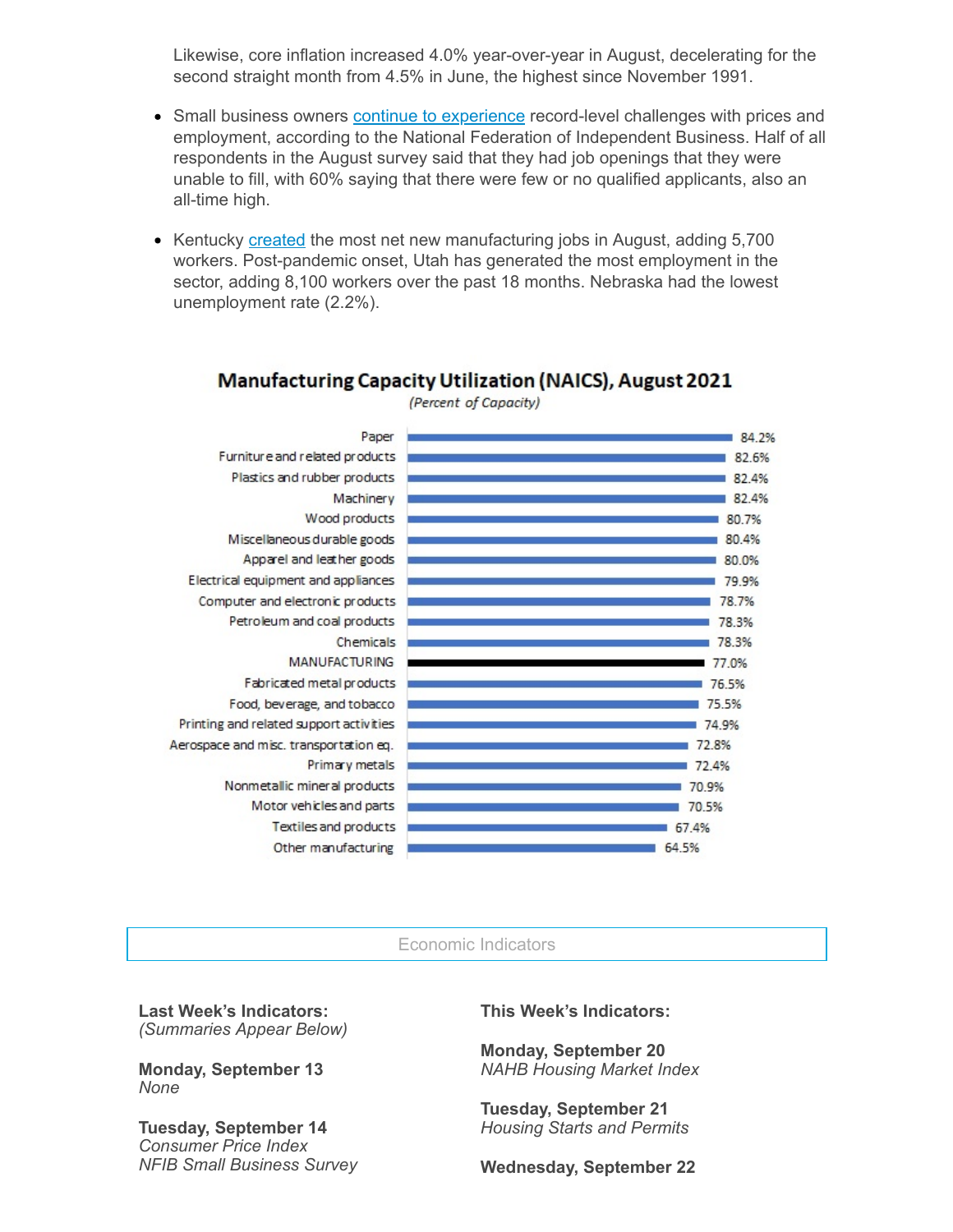**Wednesday, September 15** *Industrial Production New York Fed Manufacturing Survey*

**Thursday, September 16** *Philadelphia Fed Manufacturing Survey Retail Sales Weekly Initial Unemployment Claims*

**Friday, September 17** *State Employment Report University of Michigan Consumer Sentiment (Preliminary)*

*Existing Home Sales FOMC Monetary Policy Statement*

**Thursday, September 23** *Chicago Fed National Activity Index Conference Board Leading Indicators IHS Markit Flash U.S. Manufacturing PMI Kansas City Fed Manufacturing Survey Weekly Initial Unemployment Claims*

**Friday, September 24** *New Home Sales*

**A Message from Littler**



## **The Modern Workplace and Jobs Market Are Changing Rapidly**

For a look at key employment developments and trends in the midst of the COVID-19 pandemic and against the backdrop of the new Biden administration, check out Littler's WPI Labor Day Report [here](https://click.email.nam.org/?qs=0f126c7ac43071efc0dc7cf216290dae64c369b462d9d933189d8945552f63bb11a331bcbd7793240a0b5d3600302dfe4ea760d033128c03).

Deeper Dive

**[Consumer](https://click.email.nam.org/?qs=0f126c7ac43071ef25c3989a57e24be99185d45a860409e9f8c14d56b33ca6fd7d53787c7f0d3dc7aec9a9b7279aa931bda26978684506a9) Price Index:** Consumer prices rose 0.3% in August, easing from the 9% and 5% gains seen in June and July, respectively, and the slowest monthly increase since January. Food and energy costs rose 0.4% and 2.0%, respectively, for the month, with gasoline prices up 2.8%. Excluding food and energy, core consumer prices edged up 0.1% in August, the weakest pace since February and down sharply from the 0.9% growth rate seen in June (which, along with April's reading, was the strongest pace since April 1982).

After very sharp increases earlier in the year, including a 10.5% gain in June, used car and truck prices fell 1.5% in August. Even with some easing in the latest data, used car and truck prices remain 29.4% higher today than in February. Likewise, the cost of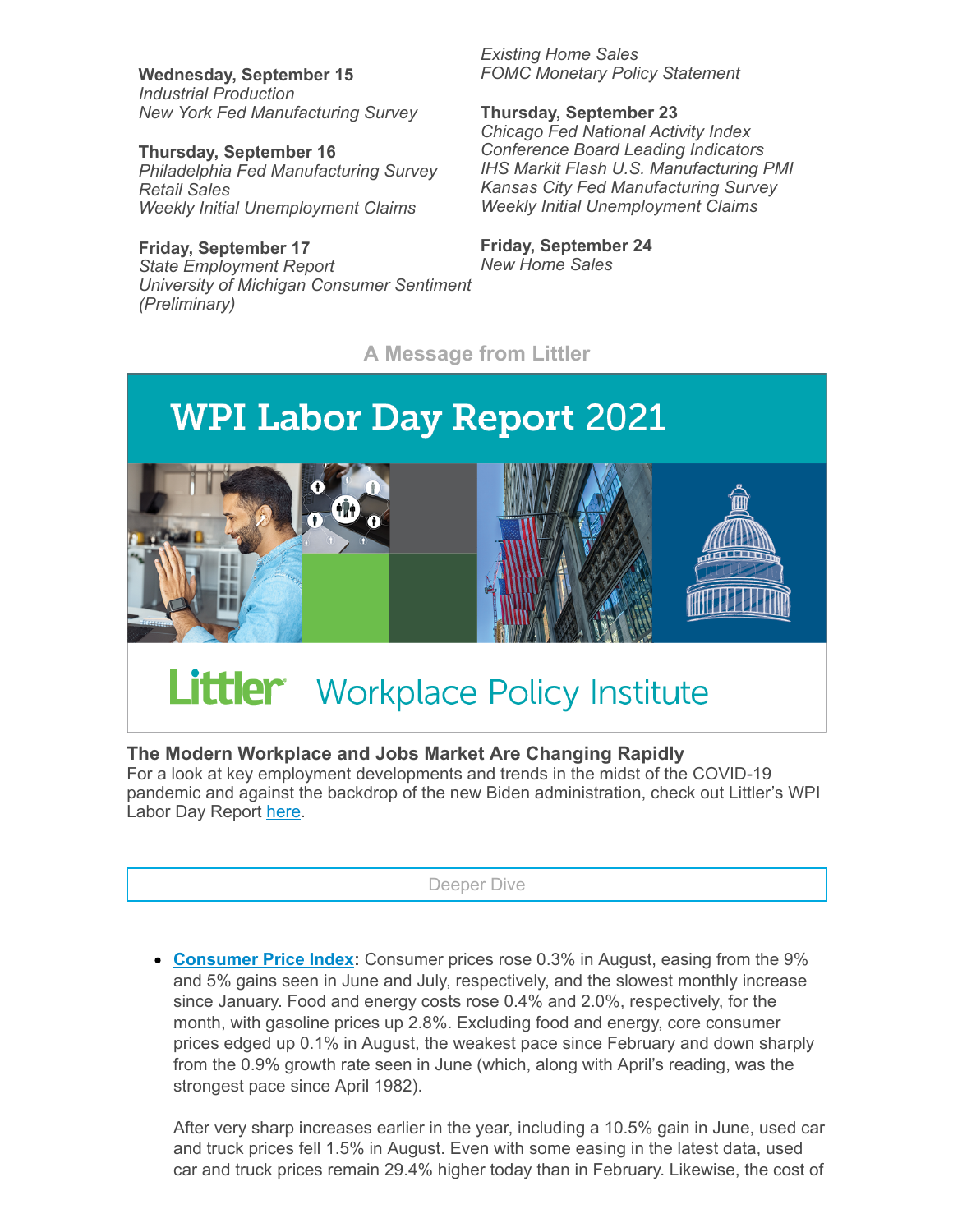transportation services, which was also strong in the spring and early summer, declined for the second straight month, down 2.3% in August but remaining up 4.2% since February. Meanwhile, the price of new vehicles rose 1.2% in August, with 7.2% growth over the past six months.

The consumer price index has risen 5.2% over the past 12 months, pulling back slightly from the 5.3% year-over-year pace seen in both June and July, which was the fastest since September 2008. At the same time, core inflation (which excludes food and energy) increased by 4.0% year-over-year in August, decelerating from the 4.5% and 4.2% year-over-year gains seen in June and July, respectively. Core inflation in June was the highest since November 1991, with some moderation in the two months since.

Overall, price pressures have eased for consumers in the latest data, which is encouraging. The longer-term trend continues to reflect elevated price growth year to date, especially for cars and trucks and transportation services. Yet, consumer price growth has stabilized somewhat in the past month or two. That should give some credence to the notion that at least some of the recent cost increases were transitory, even if inflationary pressures are likely to remain more elevated than we have become accustomed to in recent years.

**Industrial [Production](https://click.email.nam.org/?qs=e1ae04021e84bfa15c08a031c17e00b71bf8d455d55ef99131b35cb33eb3ff40ca56a24794ec74ee8fcc5e73b997567c8a2b90c8e1cfcb03):** Manufacturing production slowed significantly in August, edging up 0.1% for the month after rising by 1.6% in July. Durable and nondurable goods production also inched up by 0.1% each in August. The underlying data provided mixed results, including for motor vehicles and parts. This broad category has struggled with supply chain and chip shortage issues for most of this year, with output down 5.6% since January. Motor vehicle production pulled back 0.3% in August after rebounding in July, but motor vehicle parts output rose by 0.4%.

Much like the larger economy, manufacturing production has softened likely due to supply chain disruptions, workforce shortages and rising raw material costs. Even with weaker-than-desired growth, manufacturing capacity utilization edged up from 76.6% in July to 76.7% in August, the best reading since January 2019.

Manufacturing production has increased 5.9% over the past 12 months, or 3.2% year to date, with output in the sector the strongest since January 2019 (similar to the capacity utilization data). Looking at annual average growth rates, I would expect that manufacturing production will have risen by 6.8% in 2021, with 4.2% growth in 2022.

In August, the largest manufacturing production increases for the month occurred in other manufacturing (up 2.4%), furniture and related products (up 2.1%), computer and electronic products (up 1.2%), paper (up 1.1%) and fabricated metal products (up 0.7%). At the same time, production declined for the month for electrical equipment and appliances (down 1.2%), machinery (down 0.8%), printing and related products (down 0.8%), textiles and products (down 0.8%) and chemicals (down 0.5%).

Nine of the major manufacturing sectors have experienced increased production since February 2020, or since the COVID-19 pandemic began. This included sizable gains in output over the past 18 months in aerospace and miscellaneous transportation equipment (up 12.7%), computer and electronic products (up 11.3%), chemicals (up 5.3%), miscellaneous durable goods (up 5.0%) apparel and leather goods (up 4.9%) and machinery (up 4.7%). At the other end of the spectrum, still-sizable declines in output since February 2000 occurred in other manufacturing (down 15.1%), printing and related support activities (down 6.6%), nonmetallic mineral products (down 5.7%),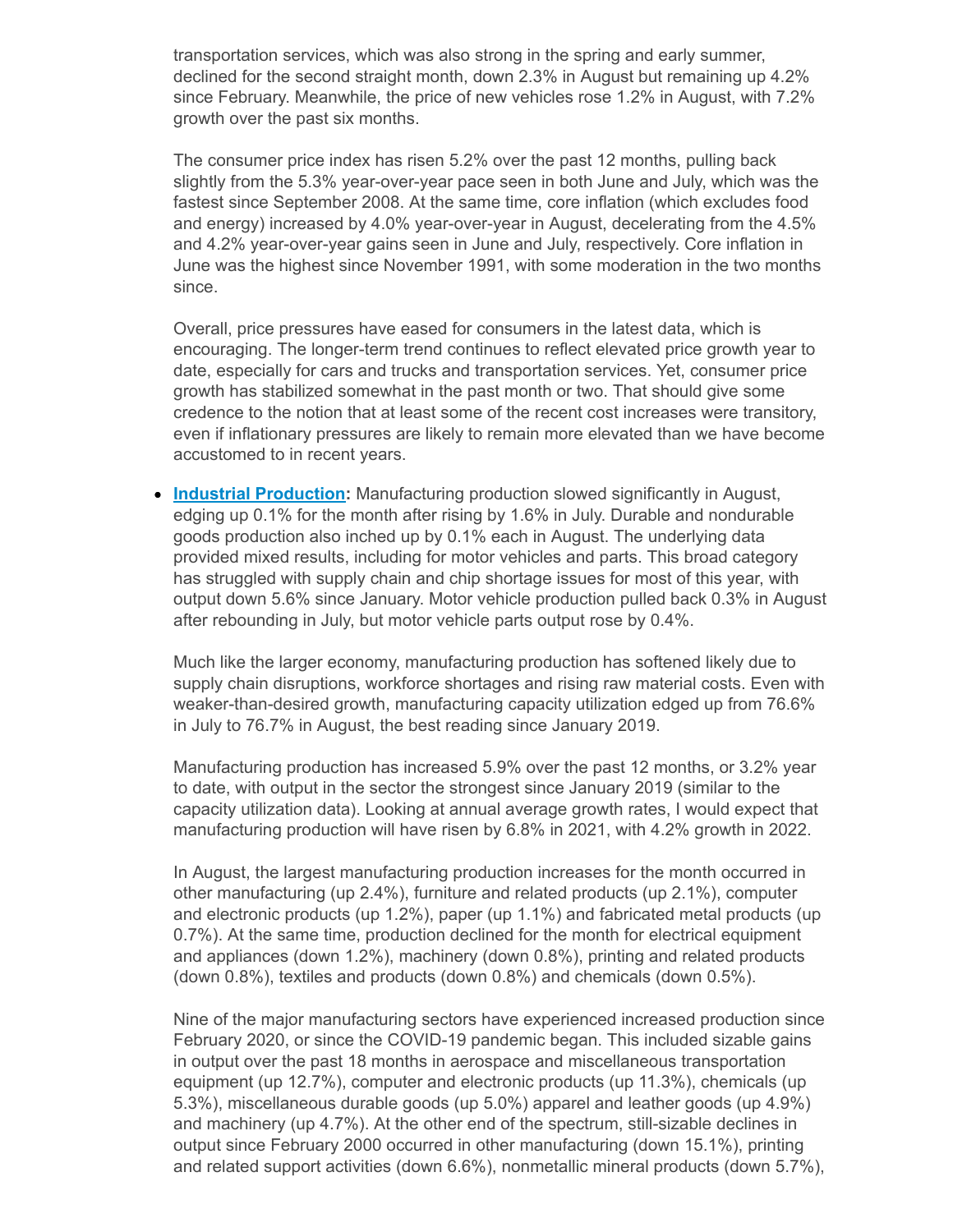motor vehicles and parts (down 5.6%) and furniture and related products (down 5.5%).

Meanwhile, total industrial production rose 0.4% in August to the best reading since December 2019, but growth eased after rising by 0.8% in July. Utilities production jumped 3.3% in August on warmer temperatures, but mining output fell by 0.6%. On a year-over-year basis, industrial production has soared 5.9%. Total capacity utilization rose from 76.2% in July to 76.4% in August, also the highest since December 2019.

**New York Fed [Manufacturing](https://click.email.nam.org/?qs=e1ae04021e84bfa1800f7c485502af0ae05b20c958c04fbc9466e7f56ab6bce991f04c30ab2f6e66b315b7d293794a80a14180bf05959c98) Survey:** Manufacturing activity strengthened in September after slowing somewhat in August, according to the Empire State Manufacturing Survey, with the composite index rising from 18.3 in August to 34.3 in September. The underlying data improved across the board, including for new orders, shipments, inventories, employment and the average workweek. Supply chain issues remained, however, with the index for delivery times soaring to a new high. Input costs pulled back for the fourth straight month from May's record growth rates but remained not far from that pace, with 76.5% of respondents continuing to cite rising raw material costs for the month. At the same time, the index for selling prices jumped to another record in September.

Manufacturers in the region remained very upbeat about growth over the next six months, with the forward-looking composite index rising from 46.5 in August to 48.4 in September, the strongest reading since January 2018. More than 60% of respondents predict increased new orders and shipments moving forward, with 46.1% and 40.9% forecasting more hiring and capital spending, respectively. The forecast for capital expenditures was the best since January 2018, with technology spending seen rising at a record pace. Respondents expected input and product prices to remain highly elevated and not far from recent records.

**NFIB Small [Business](https://click.email.nam.org/?qs=0f126c7ac43071efa19dd95cec4f303681e261396441c194d3adda7d2134f3e77834eca1f146cec29942686843c47f931fb34e90e587529f) Survey:** The National Federation of Independent Business reported that the Small Business Optimism Index edged up from 99.7 in July to 100.1 in August. Overall, small business owners remain anxious, and inflation is a challenge. But strong hiring and capital spending expectations point to overall optimism in the outlook. The percentage of respondents saying that the next three months would be a "good time to expand" eased from 13% to 11%, and the net percentage reporting greater sales over the next three months was negative for the second straight report despite inching up from -4% to -2%.

As with other surveys, pricing pressures remain very elevated. In August, the net percentage of respondents reporting higher prices today than three months ago rose from 46% to 49%, a new record. In addition, the net percentage planning a price increase over the next three months remained at an all-time high of 44% for the third straight survey.

The labor market remained challenging. The percentage of respondents suggesting they had job openings they were unable to fill inched up from 49% to 50%, a new record, and the percentage of respondents saying there were few or no qualified applicants for job openings rose from 57% to a record 60%. At the same time, the percentage of respondents planning to increase hiring over the next three months rose from 27% to 32%, a new all-time high. Respondents once again cited difficulties in obtaining qualified labor as the top "single most important problem."

Regarding capital spending, 55% of small firms have made an investment over the past six months, the same pace as in the previous survey. In addition, the percentage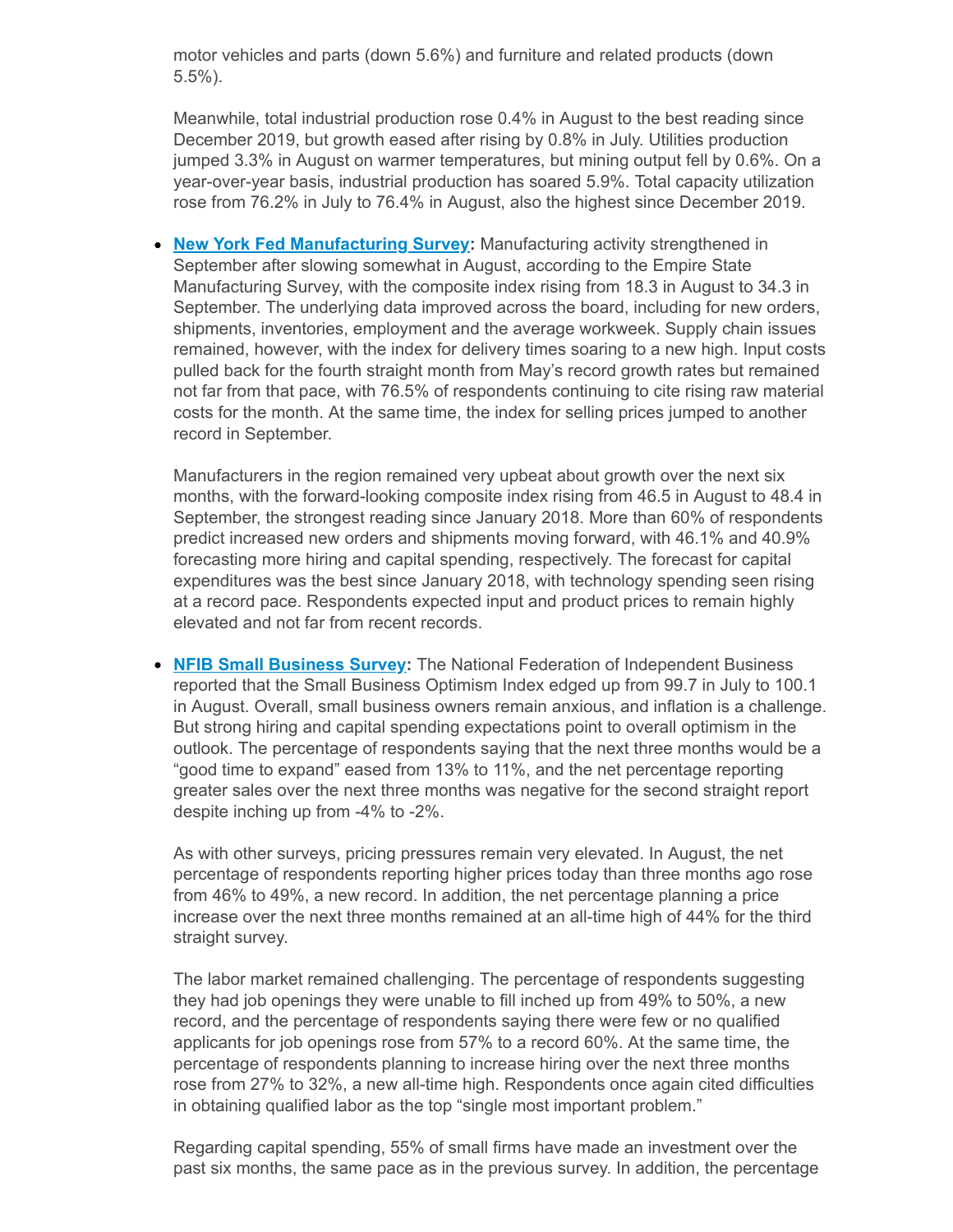of respondents planning to make a capital investment over the next three to six months rose from 26% to 30%, the best reading since November 2019.

**Philadelphia Fed [Manufacturing](https://click.email.nam.org/?qs=e1ae04021e84bfa1660549d9f617827701b380faaf9688ab8bcb2873d021b24559366fcb46a944faf88024a574d507c32db7a746ad274bf5) Survey:** Manufacturers in the Philadelphia Federal Reserve Bank's district reported accelerating growth in September, with activity bouncing back to a three-month high. The composite index rose from 19.4 in August to 30.7 in September, led by stronger growth in shipments and the average workweek. New orders and employment softened somewhat in September but remained solid overall, and inventory growth was strongly positive after contracting in both July and August. The index for prices paid has continued to decelerate a little since peaking in June (at the highest reading since October 1980) but remained highly elevated. Likewise, the index for prices received edged down from August's reading, which had been the fastest since May 1974 but was not far from that level.

While the forward-looking composite index fell from 33.7 in August to 20.0 in September, the lowest since February 2016, manufacturers in the district remained positive in their outlook for the coming months. Nearly 49% of respondents predict increased orders over the next six months, with 56.0% expecting more shipments. In addition, 44.4% and 33.3% anticipate higher employment and capital spending in their outlook, respectively. Pricing pressures are not expected to let up, even with the expected prices received index easing slightly from the highest reading since September 1981.

In special questions, 70.0% of manufacturers in the Philly Fed region report higher production in the third quarter relative to the second quarter, with 17.5% noting declines. The median capacity utilization rate shifted up to 70–80% in Q3 2021 relative to 60–70% in Q3 2020, with supply chain issues (87.2%) and labor issues (74.4%) serving as the largest impediments to having greater capacity.

**[Retail](https://click.email.nam.org/?qs=0f126c7ac43071ef5eb4e44dafa6ff79c839eb40243425b69d22150acb1a7e6f8a1402f9cad91630de01d11ad9da76409850f73793cac626) Sales:** Retail sales rose 0.7% in August, rebounding from the 1.8% decline seen in July and continuing the seesaw pattern seen over the past five months. Motor vehicle and parts dealers reported 3.6% fewer sales in August, with the chip shortage and supply chain issues hindering spending in that category. Excluding motor automobiles, retail spending increased 1.8% for the month—an encouraging sign that consumers continue to make purchases at a solid pace despite weaknesses in motor vehicles and parts.

In August, retail sales were mostly higher, led by strong growth for non-store retailers (up 5.3%), furniture and home furnishings stores (up 3.7%), general merchandise stores (up 3.5%), food and beverage stores (up 1.8%) and miscellaneous store retailers (up 1.4%), among others. Spending at food services and drinking places was flat in August, slowing from the 1.3% gain seen in July and likely dampened by rising delta variant cases of COVID-19 in some markets around the country. In addition to motor vehicles and parts, retail spending was also lower for electronics and appliance stores (down 3.1%) and sporting goods and hobby stores (down 2.7%).

Overall, retail spending has soared 15.1% over the past 12 months, with retail sales excluding automobiles and gasoline rising 13.6% year-over-year. There is optimism that consumers will continue to increase spending moving forward as the economy continues to rebound, especially given elevated savings rates, but this could hinge on supply chains stabilizing. There are also sizable risks in the outlook related to the spread of the delta variant, which could continue to dampen activity in the coming months.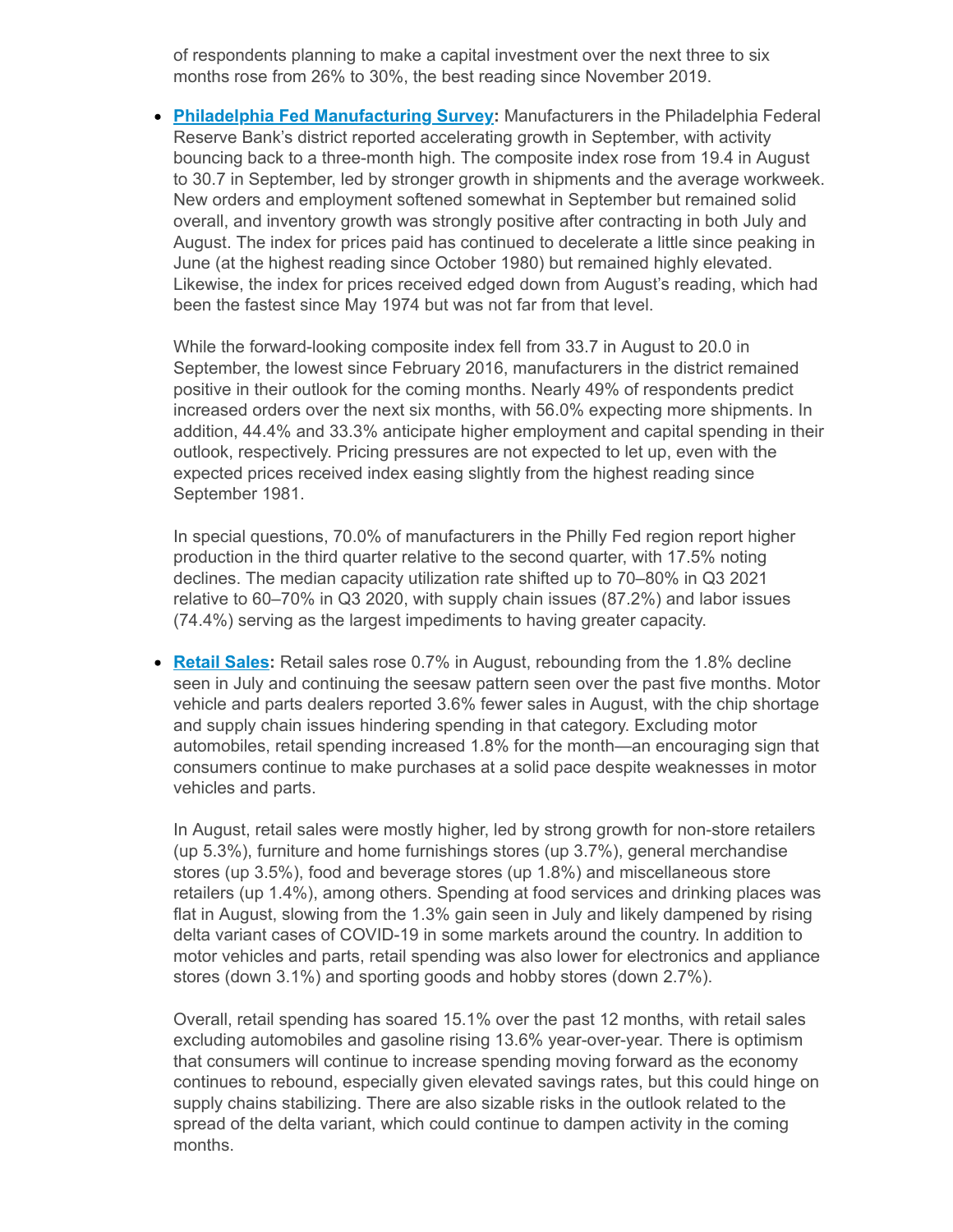**State [Employment](https://click.email.nam.org/?qs=0f126c7ac43071ef6aba8ba9ac0556acc1313a92fb42a6c86fe6e44da90684f56d50281d9d90b55c1c310b55e1c5385ce5bef76b73d7c127) Report:** Kentucky created the most net new manufacturing jobs in August, adding 5,700 workers. Other states with notable employment growth for the month included Missouri (up 4,500), Illinois (up 3,900), Kansas (up 3,300), Tennessee (up 3,200) and Pennsylvania (up 3,100). Just eight states have notched increased manufacturing employment since February 2020, or in the 18 months since the pandemic began. Those states were Utah (up 8,100), Nebraska (up 1,500), Nevada (up 700), Kentucky (up 200) and Montana, Rhode Island, South Dakota and Vermont (each up 100). In contrast, the largest declines over that time occurred in big states, such as California (down 69,200), Michigan (down 46,600), Ohio (down 31,400), Washington (down 30,300), Texas (down 29,600) and Illinois (down 28,900).

The national unemployment rate was 5.2% in August, and the rate fell in 15 states and the District of Columbia in the latest data. Nevada had the highest unemployment rate in the country at 7.7%, followed by California (7.5%), New York (7.4%), and Connecticut, New Jersey and New Mexico (each with 7.2%). At the other end of the spectrum, the lowest unemployment rates in the United States in July occurred in Nebraska (2.2%), Utah (2.6%), Idaho (2.9%) and South Dakota (2.9%).

- **University of Michigan Consumer Sentiment [\(Preliminary\):](https://click.email.nam.org/?qs=a0fc2999187e19c9cb3128ba211ff6f2f6b5f1d55b74c524effac4d4750d8848effacb1595135145bbbde4408c6b948641a8e4cc5f50e38a)** After plummeting to the lowest level since December 2011 in August, consumer confidence edged higher in September but remained weaker than desired, according to the University of Michigan and Thomson Reuters. The Index of Consumer Sentiment rose from 70.3 in August to 71.0 in September. The headline index has averaged 80.0 year to date in 2021, down from 96.0 and 81.5 in 2019 and 2020, respectively. In the latest figures, Americans were slightly more upbeat in the outlook for the future but were less confident about current conditions. Inflation remains a worry for many of the respondents and, in the short term, that has also corresponded to reduced buying intentions for homes, vehicles, and household durables in the survey.
- **Weekly Initial [Unemployment](https://click.email.nam.org/?qs=a0fc2999187e19c98bbdb8bb6b9d2f73b7305c47aa3c282f067da4048560b8f4e05422d5805a6b2afee1cbbe00b216f3910737189bfd7248) Claims:** Initial unemployment claims totaled 332,000 for the week ending Sept. 11, up from the post-pandemic low of 312,000 for the week ending Sept. 4. Meanwhile, continuing claims declined from 2,852,000 for the week ending Aug. 28 to 2,665,000 for the week ending Sept. 4, the lowest figure since the COVID-19 pandemic began. Continuing claims were consistent with 1.9% of the workforce, down from 2.1% in the previous report.

At the same time, 12,106,727 Americans received some form of unemployment insurance benefit (including state and federal programs) for the week ending Aug. 28. That figure was up from 11,927,790 for the week ending Aug. 21. The increase stemmed from additional pandemic unemployment assistance, which was enough to offset reduced state and extended benefits assistance.

Register Today

When COVID-19 upended the way many industries conducted business, manufacturers met the challenge head-on. But the pandemic handed them several obstacles to overcome. Now that economic growth is stabilizing to pre-pandemic levels, what does the immediate future look like for the manufacturing industry? Join BKD Managing Partner and NAM board member John Mather and NAM Chief